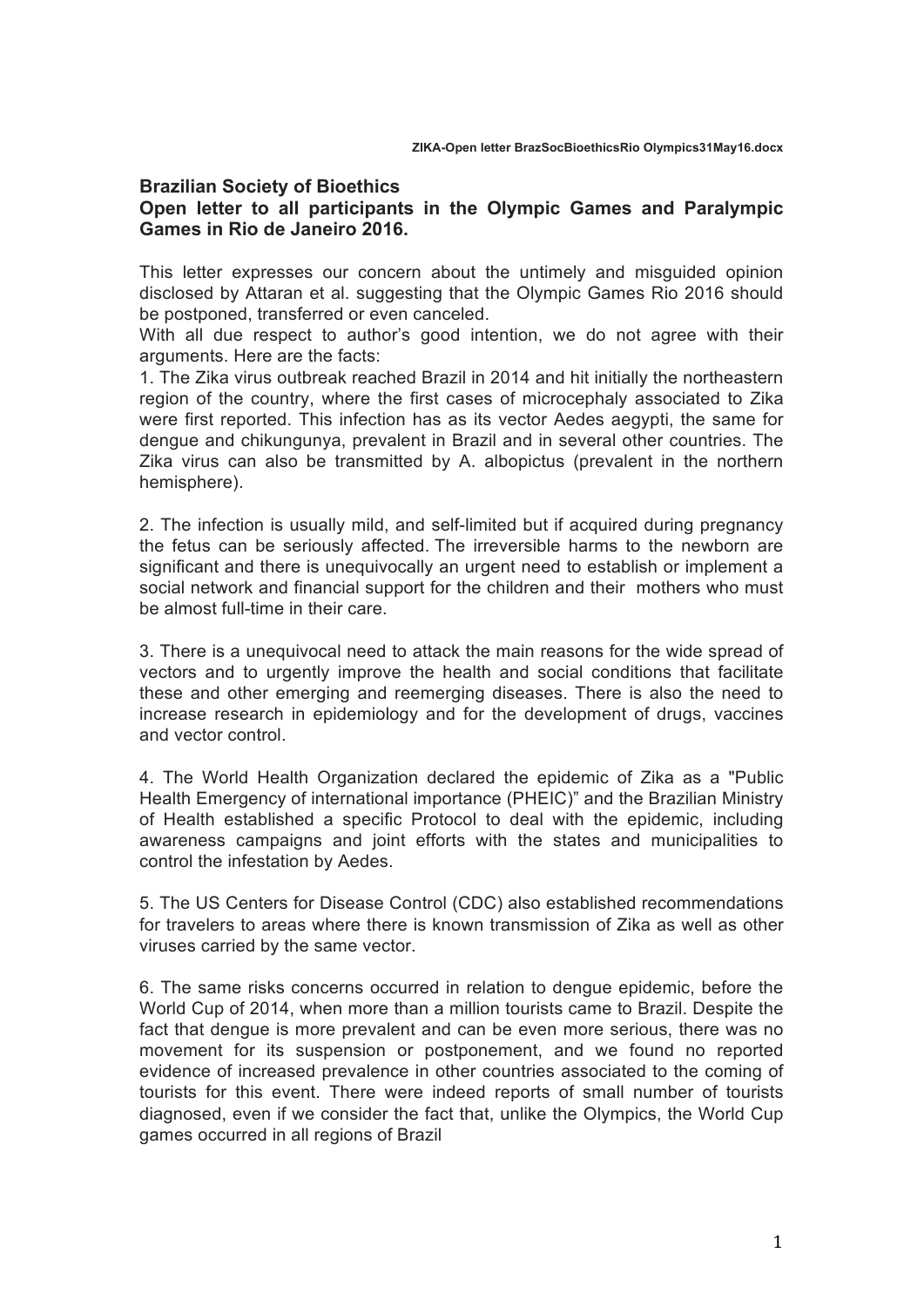Therefore, we consider ungrounded the argument that the Olympics alone will increase the risk of transmission of the Zika virus. It would then be futile to cancel or postpone it because the international air traffic in this globalized world is enormous independent of specific events. If we consider only this air travel, and only through São Paulo-Guarulhos international airport, there were more than 6 million passengers in 2015 (the annual number of passengers in Guarulhos alone reaches 38 million/year). It is worth adding that the airports of Rio de Janeiro and in the Northeast region of Brazil also have a heavy traffic of tourists from all continents, as well as the increasing number of cruise lines reaching daily our extensive coast, regardless of the Olympics. We believe that the risk will be actually mitigated by the natural decrease in the quantity of vectors during the Brazilian winter, and also by the actions to fight the spread of the mosquito, in addition to campaigns to alert on the risks and the dissemination of tools and methods to decrease them.

In conclusion:

1. We don't see at the moment scientific grounds to suspend or postpone the Olympic Games Rio 2016

2. We concur that there is an urgent need for more financial resources and staff, not only to reduce the infestation by Aedes and increase research to genetically modified vectors but also and more importantly to invest in basic sanitation across the country, to reinforce the importance of the Brazllian National Health System (SUS) and at the same time avoiding any reduction of social, reproductive and health rights to all.

3. Pregnant women must be informed of the high risk of coming to Brazil for the Olympics and should take all necessary precautions if they decide do come;

4. The use of preventive care in relation to possible sexual transmission of this virus and other viruses must be recommended;

5. Information about risks must be clearly disclosed and any new knowledge be shared immediately;

6. The distribution by SUS (the Brazilian public health system) of repellents to the population should be immediate

7. Women infected during pregnancy must receive all the necessary support (e.g., health, social, financial) for as long as needed and have access the necessary care for their children.

References:

• http://portalsaude.saude.gov.br/index.php/orientacoes-zika -Protocol for Zika

•http://combateaedes.saude.gov.br/.../631-Brazil-colombia-cr. .. -Coordination room

• http://wwwnc.cdc.gov/travel/notices/alert/zika-brazil -CDC recomendacões for trip to Brazil

- http://www.who.int/emergencies/zika-virus/en/ -Zika International Public Health Emergency
- https://agencia.fiocruz.br/zika-chikungunya-and-dengue-under ... -Summarizes the clinical Description of the three infections